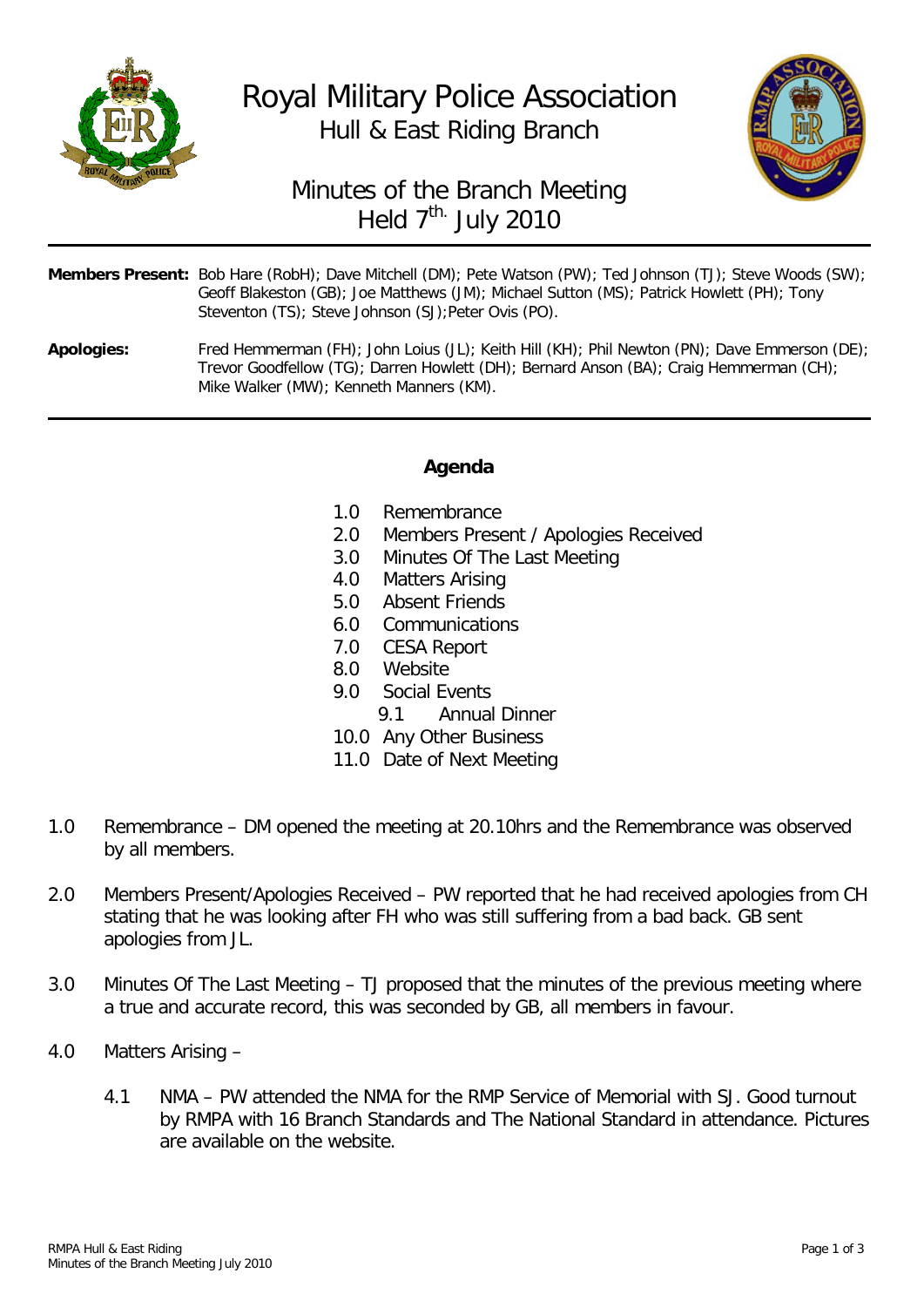- 4.2 PW stated that he had looked in to the Eden Camp Event and this would be taking place on the  $12^{th}$  September 2010 (Sunday).
- 4.3 PW reported that had now received the official Standard Bearers Badge from RHQ.
- 5.0 Absent Friends FH as stated above.
- 6.0 Communications The Branch had received the following communications:
	- 6.1 PW that he had received an email from RHQ who had forwarded on an email from COSEO regarding the forthcoming dedication of the Commonwealth War Graves Commission Fromelles (Pheasant Wood) Military Cemetery, Fromelles, northern France on the 19<sup>th</sup> July. Special trains have been put on for the event, travelling on the Eurostar at a cost of only £40.00 per person. Anyone wishing to attend should contact the secretary.
	- 6.2 PW further reported that he had received an email from the Isle of Mann Branch inviting our members to the Dedication of the Standard. The Isle of Mann Branch is the youngest RMPA Branch only formed in November 2009. The Deication will take place on Saturday 4<sup>th</sup> September 2010 at the Royal Chapel, St. John's, Isle of Mann. Members wishing to attend should inform the Secretary so that he can furnish them with the necessary details.
- 7.0 CESA Report DM reported that due to the recent sad loss of Hazel, he had been unable to attend the last meeting although he had been sent a copy of the minutes and other than the Eden Camp event that has already been covered in 4.2 there wasn't a great deal to report.
- 8.0 Website PW reported that the following updates had been completed on the website:
	- 8.1 RMP Memorial A memorial section has been added to the website covering our RMP colleagues killed in action in both the Iraq and Afghanistan campaigns. The memorial section has a photograph of each RMP NCO that was lost with a brief description of how he died and a link to the MoD notice of death.
	- 8.2 Photographs of the recent RMP Memorial Service and re-dedication of the MP Memorial at National Memorial Arboretum, Staffordshire.
- 9.0 Social Events
	- 9.1 Ladies Night FH was not available at this meeting so he was unable to give a financial report. PW thanked DM on behalf of the Branch for paying for the event, he stated that it was his privilege as he wanted to thank the members for their support during the recent sad loss of his wife Hazel.
	- 9.2 Annual Dinner RobH stated that DM had supplied the tickets for the event and these can be purchased NOW for the event, £14.00 per head. It is essential that we achieve numbers in excess of 60. In a straw poll of members in attendance, 31 tickets so far would be allocated.